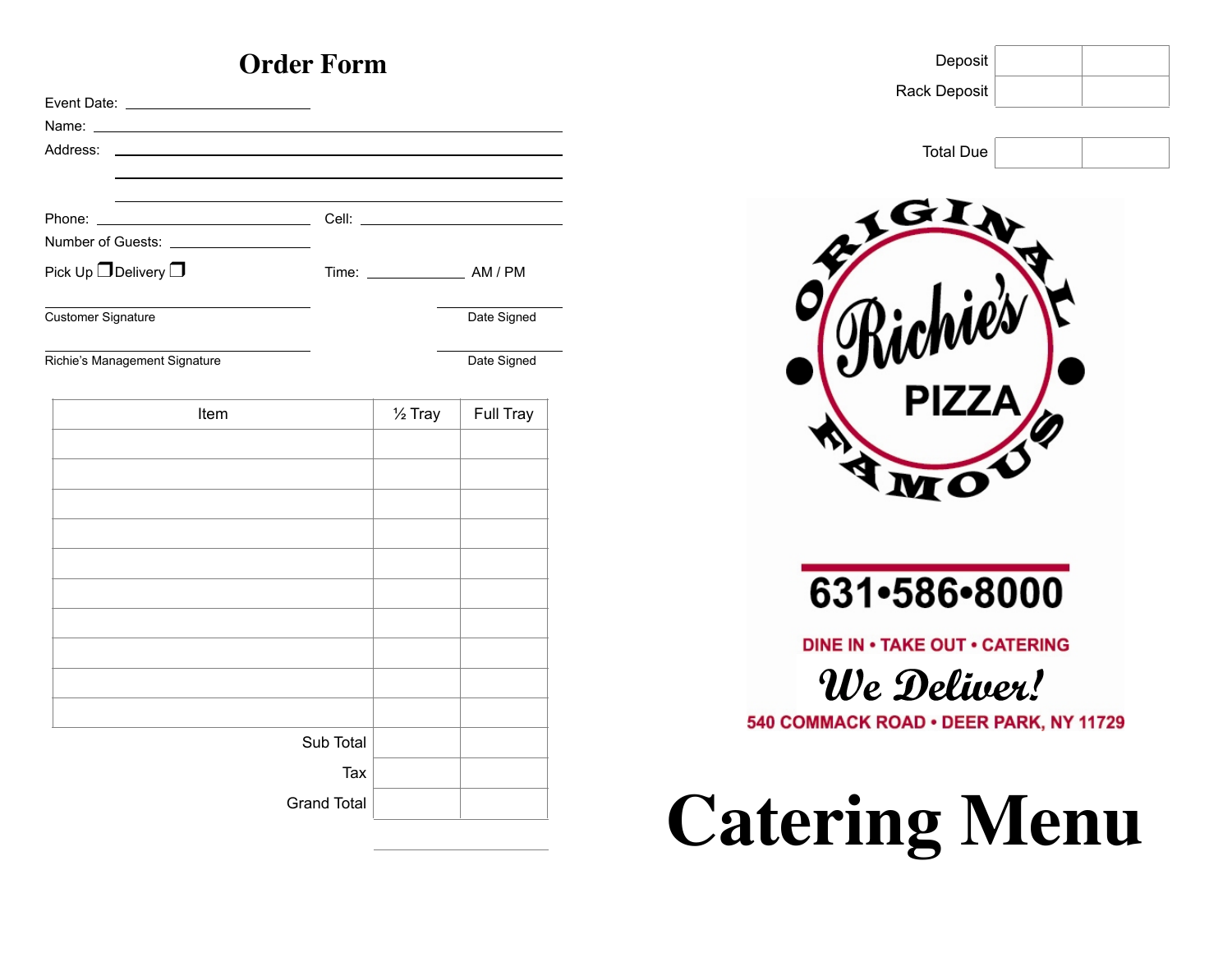#### **[RichiesPizzaofDeerPark.com](mailto:RichiesPizzeria@aol.com)**

Our catering selections are perfect for anniversaries, birthdays, christenings, graduations, office functions, school events and any other occasion. At Richie's we pride ourselves on making delicious food made with only the finest ingredients possible.

Let "us", help "you" make your event a memorable one!

# **Appetizers**

|                                                   | Half Tray Full Tray     |
|---------------------------------------------------|-------------------------|
|                                                   | Serves 6-8 Serves 10-12 |
|                                                   |                         |
|                                                   | \$95.00                 |
|                                                   | \$100.00                |
| Richie's Famous Wings (Mild, Med or Hot) \$ 59.99 | \$109.99                |
| Mozzarella Sticks (3 dozen / 6 dozen)\$ 40.00     | \$70.00                 |
|                                                   | \$95.00                 |
|                                                   | \$75.00                 |
| Baked Clams (3 dozen / 6 dozen)\$ 70.00           | \$100.00                |

**Salad** Antipasto………………………………………………………\$ 65.00 \$ 95.00 House Salad…………………………………………………. \$ 35.00 \$ 55.00 Caesar Salad…………………………………………………\$ 35.00 \$ 55.00 Grilled Chicken Caesar Salad……………………………………… \$45.00 \$70.00 Greek Salad…………………………………………………..\$ 45.00 \$ 75.00 Retro Salad…………………………………………………...\$ 45.00 \$ 75.00

# **Pasta**  Richie's Rigatoni…………………………………………… \$ 65.00 \$ 95.00 Pasta Primavera……………………………………………...\$ 65.00 \$ 95.00 Baked Ziti…………………………………………………….. \$ 55.00 \$ 85.00 Penne ala Vodka……………………………………………..\$ 55.00 \$ 85.00 Rigatoni or Penne Bolognese……………………………… \$ 55.00 \$ 85.00

|  | \$90.00  |
|--|----------|
|  | \$90.00  |
|  | \$95.00  |
|  | \$100.00 |
|  | \$65.00  |
|  | \$65.00  |
|  |          |

**Entrees**

|  | Half Tray Full Tray<br>Serves 6-8 Serves 10-12 |
|--|------------------------------------------------|
|  | \$90.00                                        |
|  | \$95.00                                        |
|  | \$85.00                                        |
|  | \$90.00                                        |
|  | \$85.00                                        |

### **Chicken**

#### **Veal**

#### **Healthy Choices**

| Penne with Grilled Chicken & Broccoli\$ 60.00 \$90.00 |  |
|-------------------------------------------------------|--|
|                                                       |  |
| Grilled Chicken over Sauteed Spinach \$ 60.00 \$90.00 |  |